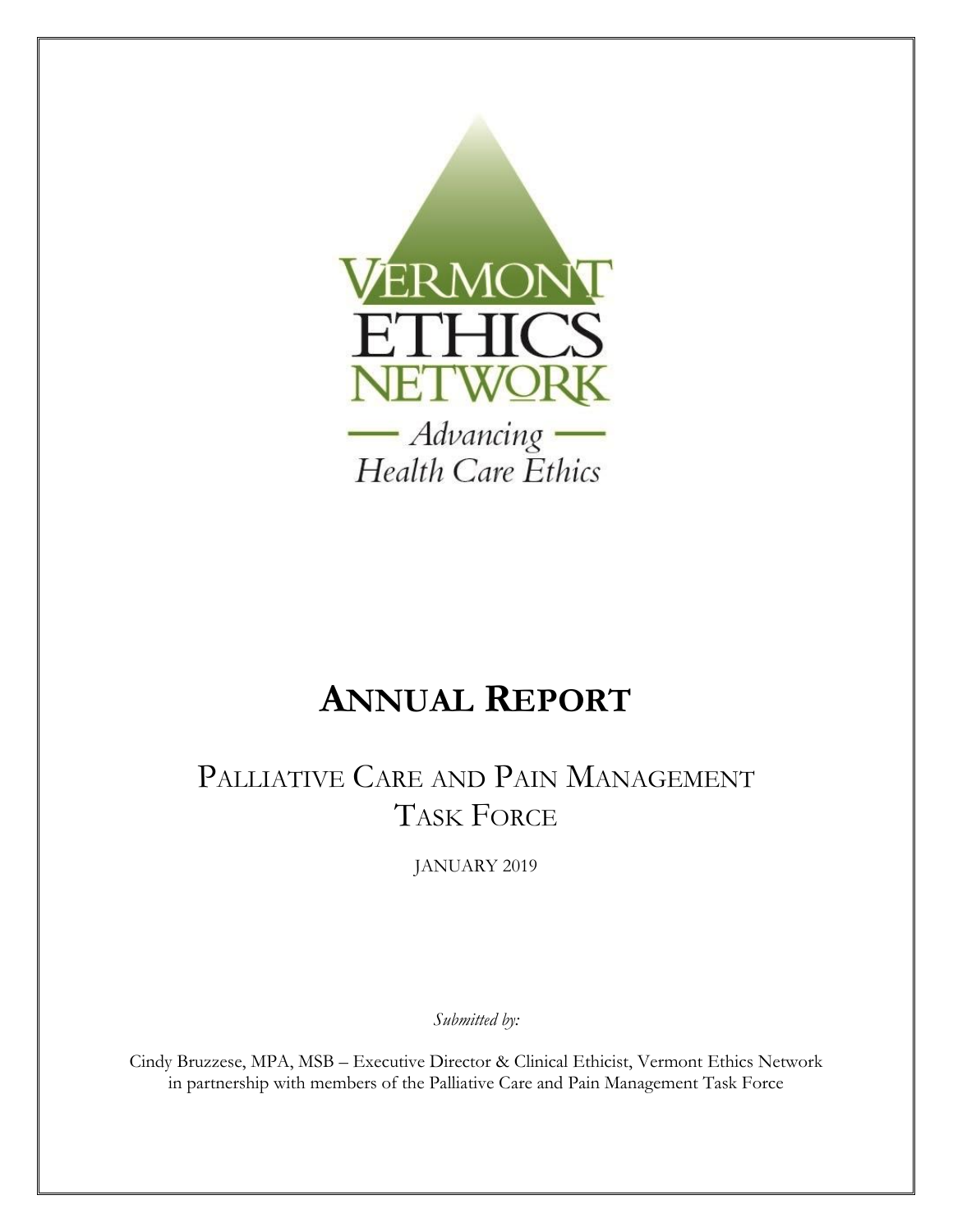#### **I. PURPOSE**

This report is submitted per Act 25 (2009) to the House Committee on Human Services and the Senate Health & Welfare Committee regarding recommendations, progress and activities related to the work of the Palliative Care and Pain Management Task Force.

## **II. RECOMMENDATIONS**

**Access to Opioids for Patients with Serious Illness and Those at End-of-Life:**  The use of opioids remains a necessary and important tool in the management of some symptoms for patients with serious illness and/or at end-of-life. As Vermont continues its work to address the complex issues surrounding opiate use and abuse, it remains of critical importance that any revisions to current policy and any future proposed policies protect access to appropriate pain medication for hospice and hospice-eligible patients.

### III. **BACKGROUND INFORMATION**

In 2014 the Institute of Medicine's report, *Dying in America: Improving Quality and Honoring Individuals Preferences at the End of Life*, called for systemic improvements in advance care planning and clinician-led conversations about goals, values and care preferences for patients with serious and life-threatening illness.<sup>i</sup> Such conversations are the hallmark of high quality, patient-centered palliative care. Numerous studies confirm that appropriately timed advance care planning conversations are associated with improved quality outcomes for patients and their families, including: better quality of life, reduced use of non-beneficial medical care near death, enhanced goal-concordant care, and reduced costs. The preferred and endorsed practices for palliative and hospice care by the National Quality Forum (NQF) and the National Consensus Project for Quality Palliative Care state that communication, shared decision making, and advance care planning are central to quality care for people with serious illness.<sup>ii</sup> In light of these recommended and preferred practices, palliative care educational efforts across that state are being directed at these core elements of communication and advance care planning.

#### **IV. STATEWIDE & REGIONAL EFFORTS**

**Statewide Palliative Care Conference:** In June of 2018, the Vermont Ethics Network, in partnership with the Palliative Care and Pain Management Task Force, hosted the  $9^{\text{th}}$ annual statewide palliative care conference, *Mastering Tough Conversations.* Approximately 150 interdisciplinary professionals from both Vermont and New Hampshire attended this event. The goal of the event was to cultivate & improve the skills necessary to master tough conversations with seriously ill patients in a range of settings—including the emergency department.

Plenary speakers featured Corita Grudzen, MD - Vice Chair of Research in the Ronald O. Perelman Department of Emergency Medicine & Associate Professor of Emergency Medicine & Population Health at NYU School of Medicine; Patricia Bomba, MD - Vice President & Medical Director, geriatrics, for Excellus BlueCross BlueShield of New York, and Robert Gramling, MD, the Holly and Bob Miller endowed Chair of Palliative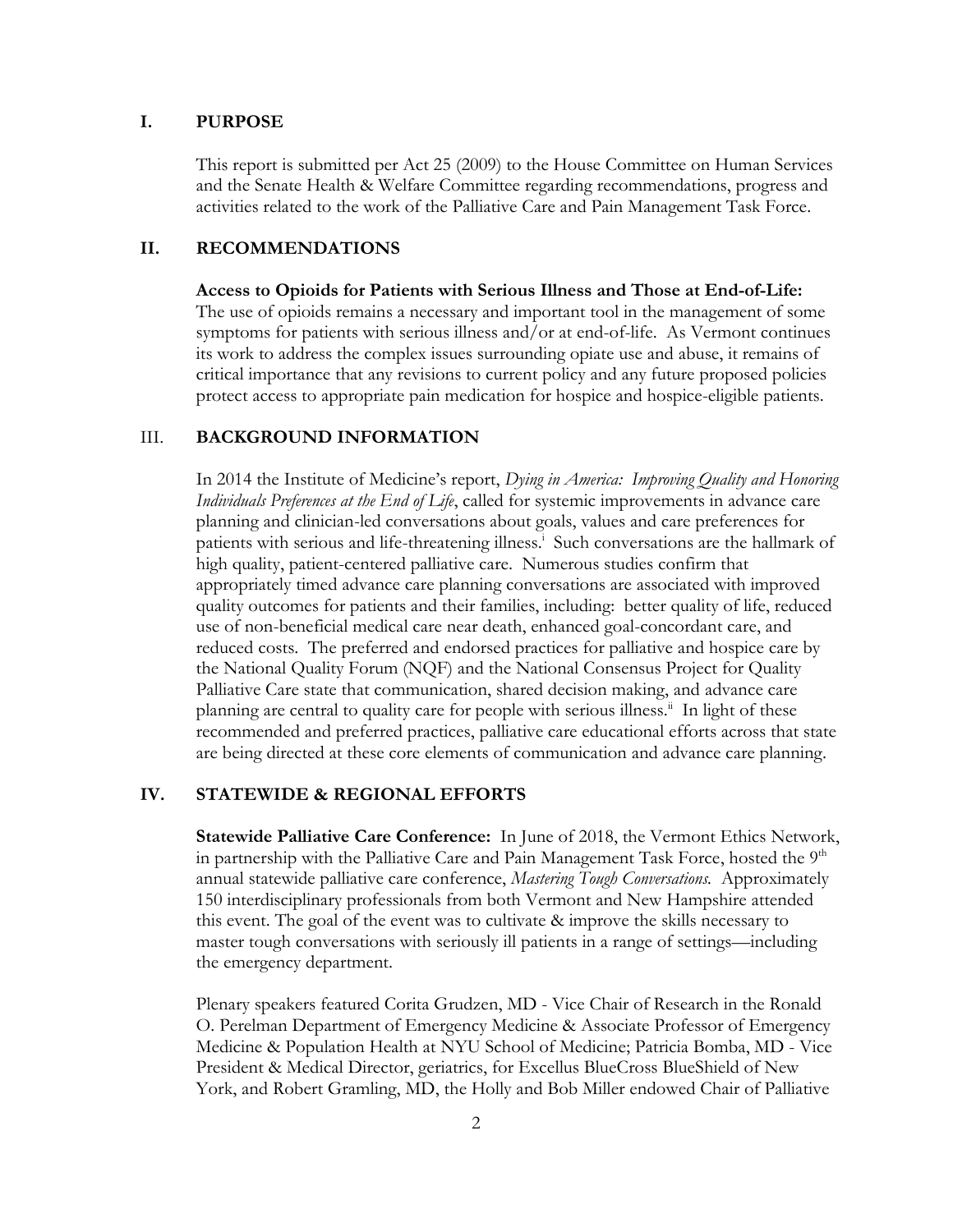Medicine & Chief of the Division of Palliative Medicine at UVM Medical Center. These national experts presented content on mastering difficult conversations, palliation in the emergency department and the importance of portable medical orders. In addition to these speakers, breakout sessions were offered on shared decision-making in the absence of terminal disease, expanding advance care planning opportunities in the community and a review and update on Vermont's medical aid in dying law.

The Task Force is currently working on plans for the 2019 spring statewide conference. The theme in 2019 will focus on truth-telling and communication challenges for seriously ill patients amidst high emotion, denial and prognostic uncertainty.

**Vermont Ethics Network (VEN):** For over three decades a primary of focus of VEN's work has been to promote best practice in medical decision-making and appropriate use of advance care planning tools (i.e. advance directives, DNR/COLST orders, the Vermont Advance Directive Registry, etc.) across the state. Ethical obligations to provide care that is reflective of an individual's goals and values necessitates shared decision-making and conversations about preferences and priorities in the context of personal health. Studies routinely confirm that advance care planning is integral to excellent palliative care and is best implemented in stages, where discussions are appropriately aligned with patient needs and readiness to engage.

In FY18, VEN conducted over 40 educational workshops and trainings for both community and health care providers across the state on topics related to advance care planning, medical decision-making and care at the end-of-life. Additionally, VEN responded to over 400 calls and emails from across the state, with 4381 new registrants added to the Vermont Advance Directive Registry during this time. In this first half of FY19 over 20 workshops and trainings have been conducted and VEN has responded to over 247 calls and email inquiries pertaining to specific questions related to medical decision-making, advance directives, DNR/COLST orders, VADR and physician aid in dying (Act 39).

The Vermont Ethics Network's *Taking Steps Vermont* program, an education and resource initiative promoting a step-wise approach to advance care planning, was launched in early 2016.

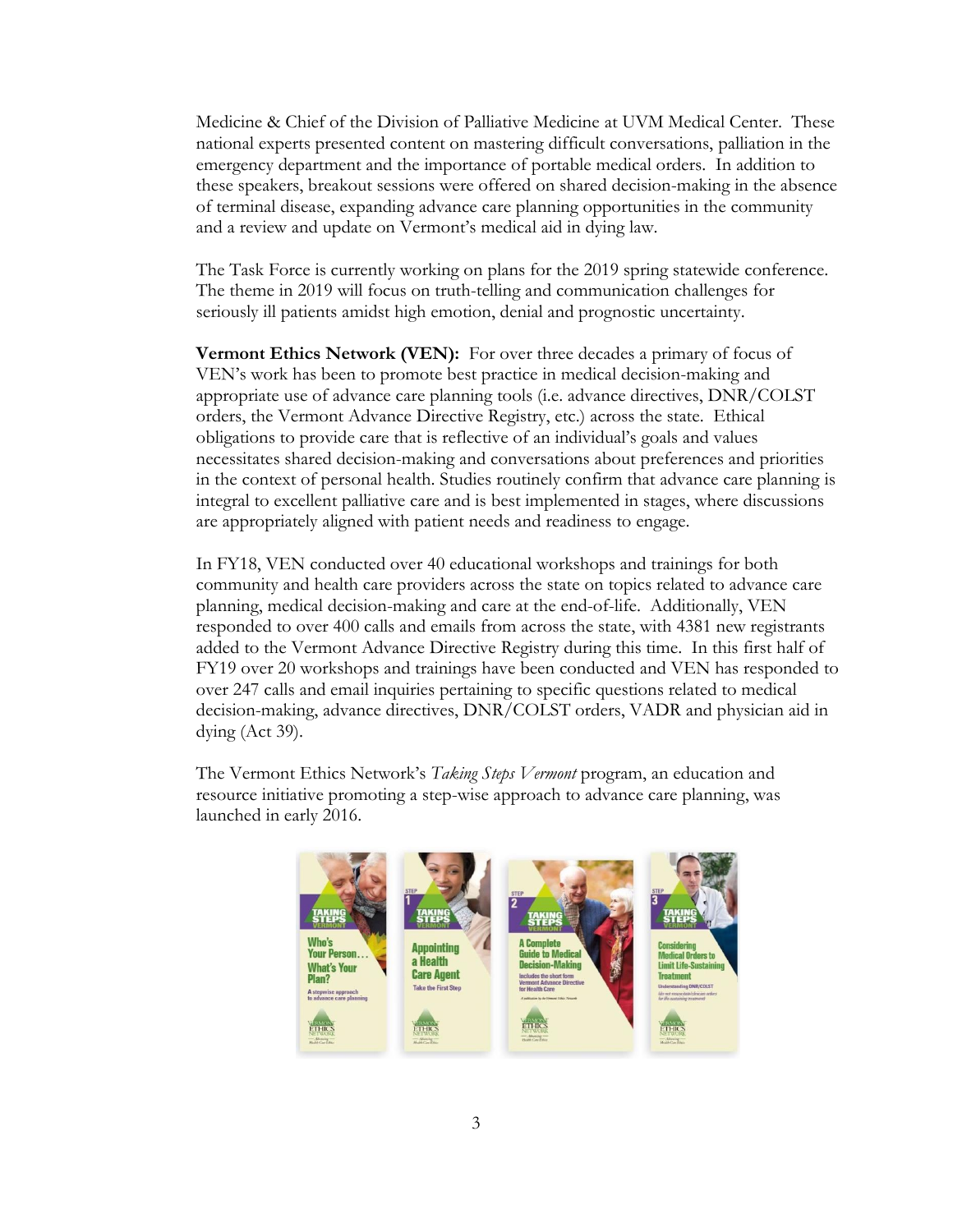Due to its success and increased interest from stakeholders, in the summer of 2018 VEN hired an advance care planning community outreach coordinator specifically to help coordinate this work in the community with regional and local champions from across the state. Highlights from local and statewide initiatives are summarized below:

- *Taking Steps Brattleboro*: Taking Steps Brattleboro is a program of Brattleboro Area Hospice. This project utilizes trained volunteer facilitators to support completion of advance directives in Windham County. Activities in 2018 included two weeks of events to promote Advance Care Planning in April in conjunction with the National Health Care Decision week.
	- A street banner was hung across Main Street promoting Advance Care Planning as A GIFT TO THOSE WHO LOVE YOU and included an image of an I DID MINE button. Actual button were given to everyone who had completed a directive with the program. The banner will go up each April to promote advance care planning activities.



Other activities included:

- A one week window display at the local Chamber of Commerce.
- A 50/50 raffle at a local concert of Rock Voices to benefit the project.
- The Hospice play VESTA was presented at the Brattleboro Museum and Arts Center with a panel discussion given at the Public Library. The panel was comprised of 5 community professionals discussing Advance Care Planning from their perspective.
- A week of River Garden brown bag lunches on Advance Care Planning including a talk by the local rescue squad.
- The local museum Curator arranged to have the original artwork for the book CAN'T WE TALK ABOUT SOMETHING MORE PLEASANT by the well known New Yorker cartoonist, Roz Chast, who also gave a talk to a sold out audience in August.
- Two independent film showings about end of life.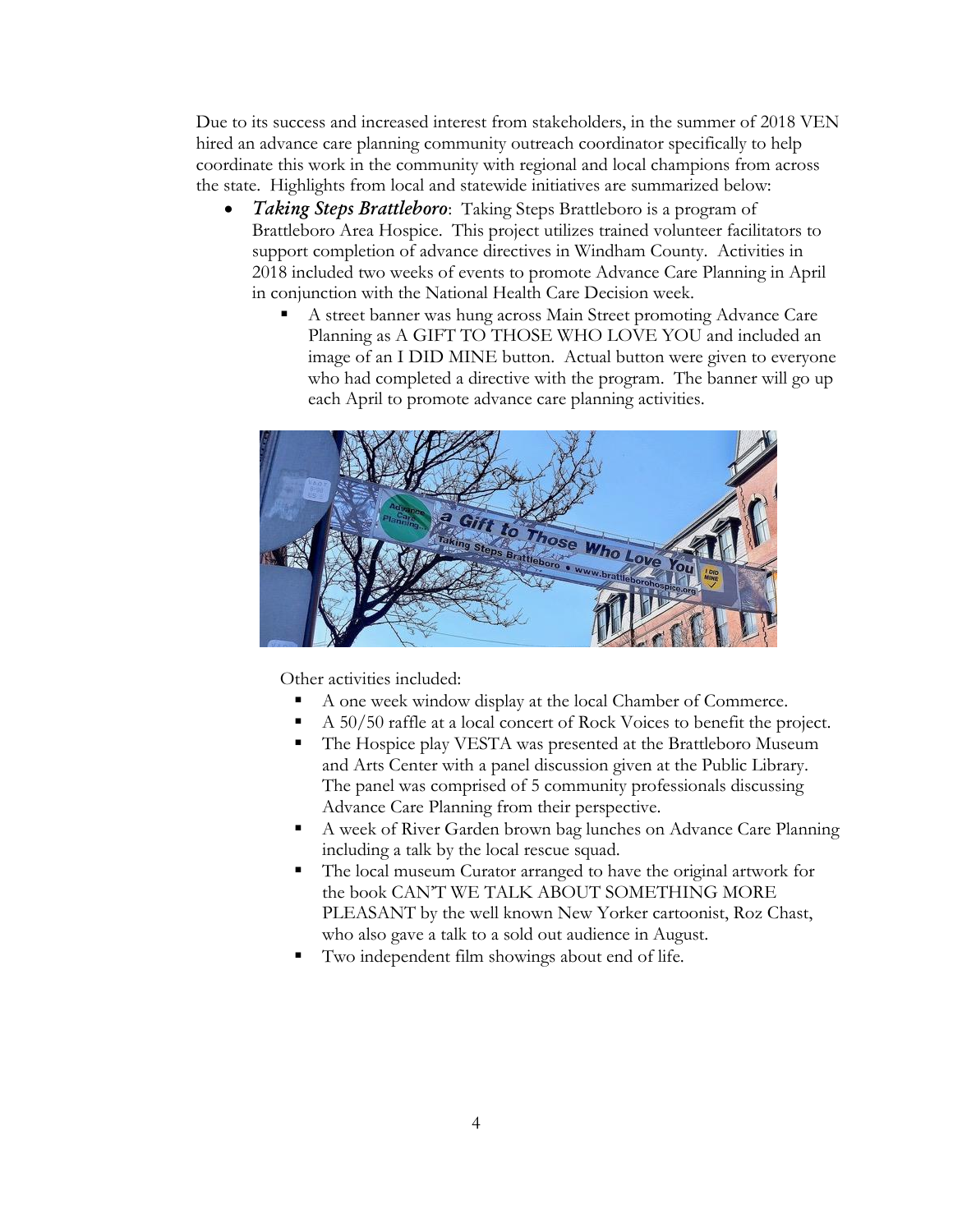

Finally, in 2018 Brattleboro Memorial Hospital began robust promotion of the Taking Steps initiative. Starting in June, every Wednesday a resource table staffed by volunteers is set up for three hours so that consumers may get information and make appointments for individual advance directive facilitation. Hospital registrars give anyone without an advance directive the BAH post card size handout about free Advance Care Planning support. The hospital computers, big screen TV and phone "please hold message" promote the importance of completing advance directives. Numbers of referrals from the hospital and local primary care practices have grown exponentially.



In 2019, BAH will offer a volunteer training to expand their resources to meet the growing number of people asking for help with advance directives.

 **Chittenden & Grand Isle Counties** *- Who's Your Person…What's Your Plan?* is a collective impact initiative of nine organizations (Age Well, BAYADA, Cathedral Square, Howard Center, OneCare Vermont, Support and Services at Home (SASH), The University of Vermont Medical Center, The University of Vermont Health Network Home Health & Hospice, Vermont Ethics Network) working in Chittenden and Grand Isle Counties to: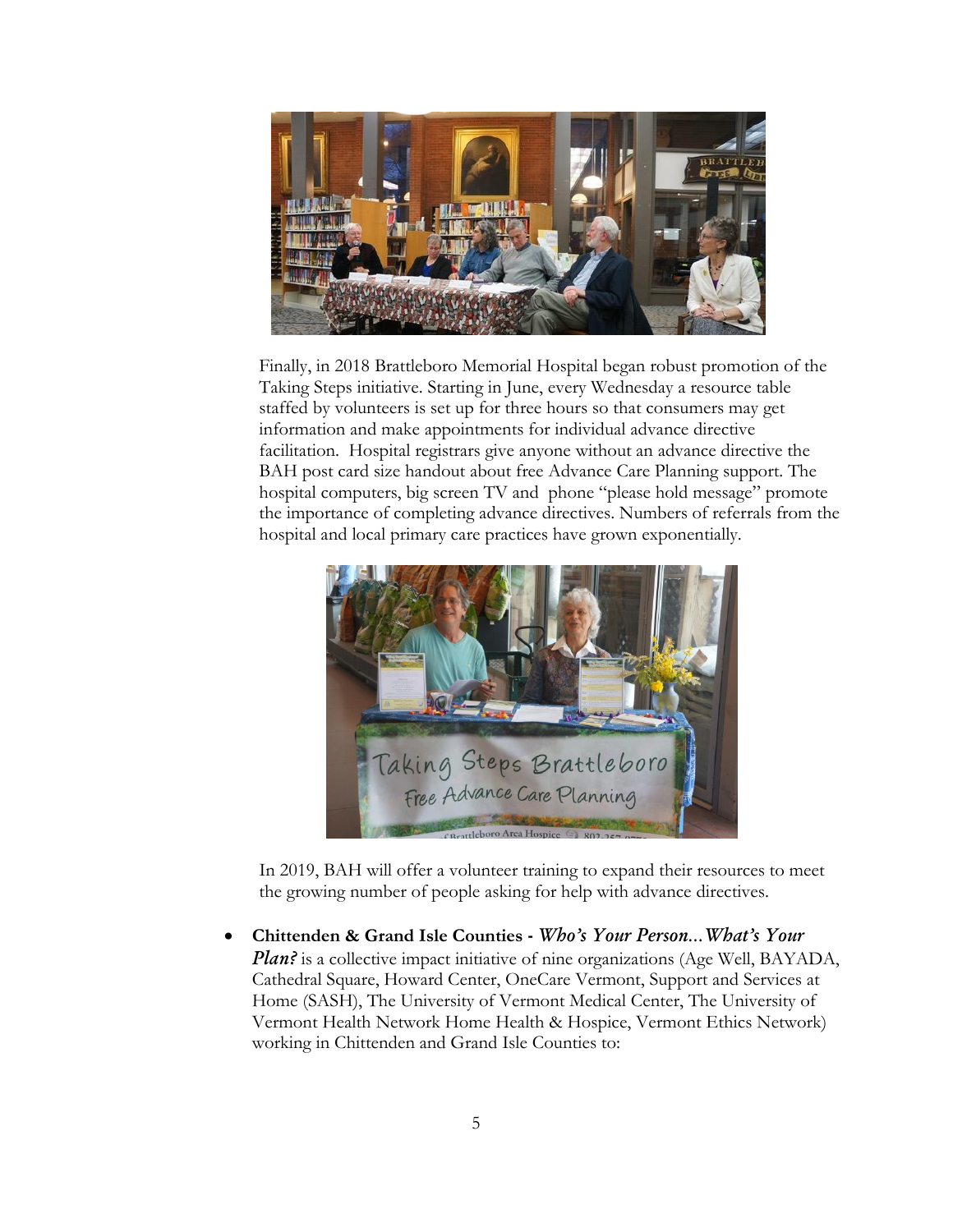- **Partner with local businesses and organizations** to provide information and educational opportunities for staff and employees to plan for future medical decisions.
- **Encourage everyone** who is 18 years of age or older to take the first step in the advance care planning process and appoint a health care agent.
- **Engage the community** in discussing and planning for future health care needs.
- **Normalize conversations** about health care values, preferences and priorities.

Since the initiative began in July 2016, the group has conducted **41 community presentations** on advance care planning (including facilitated screenings of the PBS Frontline documentary *Being Mortal*) at area businesses, nonprofit organizations, local libraries, district offices of state agencies, local rotary clubs, assisted living facilities, and office practices. Through those presentations, **over 900 people** have been reached with advance care planning education. The initiative has **17 trained facilitators** and is in the process of training approximately **25 more**. Their community outreach initiatives have reached thousands more through digital ads, op-eds, a bus wrap, a ballpark sign, wellness fair tabling, etc.

Data collection from the project to date demonstrates an upward trend in advance directive completion:

- **The University of Vermont Medical Center** (as of December 2018): UVM Medical Center data indicates an increase of 69% in patients who indicated that they have an advance directive upon hospital admission between FY15 (just before this initiative began) and FY18, which ended September 30. In FY19 (in progress), the data shows that 19.7% of patients have indicated the presence of an advance directive, as compared to 7.88% in FY15, 9.72% in FY16, 12.2% in FY17, 13.3% in FY18 – a continuous upward trend.
- **Presentation Evaluations** (as of December 2018): Presentation evaluations indicate that 31% of attendees had no knowledge of advance care planning prior to attending a training and 82% were motivated to complete an advance directive afterward.
- **Post-Presentation Email Follow Up Survey** (as of December 2018) Email follow-up survey results (sent several months after attendance of a presentation) show that 75% of respondents have since had conversations with family and friends about health goals and priorities, 55% have appointed a health care agent, and 50% have completed a detailed advance directive.
- **Website Traffic** (as of December 2018) Website access data shows the following increase in visitor traffic in the second half of 2018, as compared to the same period in 2017: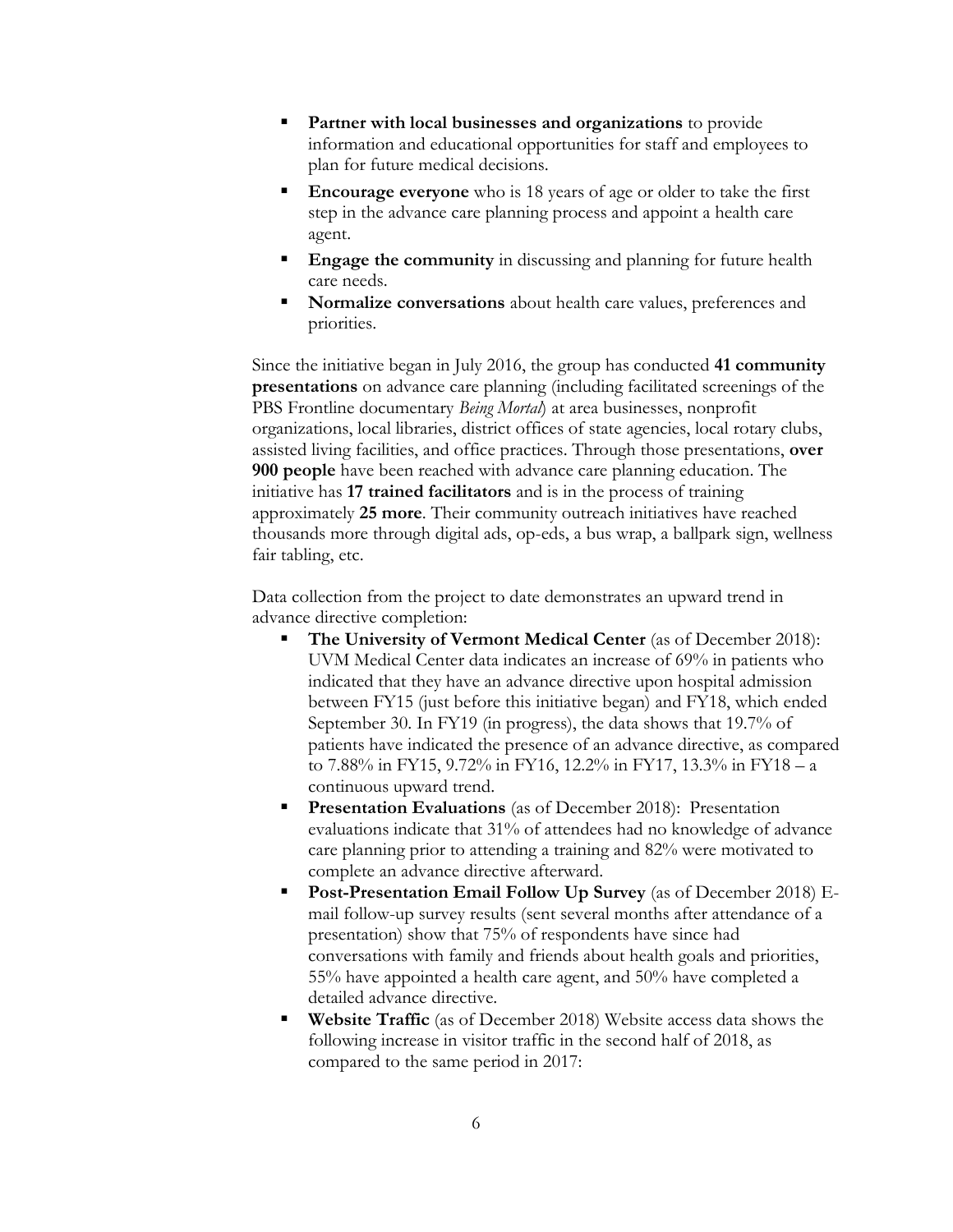- 172% increase in access of the Taking Steps Vermont page (takingstepsvt.org).
- 37% increase in access of the Who's Your Person...What's Your Plan? initiative page on the Vermont Ethics Network (VEN) website.
- 71% increase in access of the Appointment a Health Care Agent form on the VEN website.\*
- 32% increase in access of the general advance directive forms page on the VEN website.\*

\*While these last two statistics cannot be directly attributed to the work of this regional initiative, a portion of the increased traffic is likely due to their efforts.

- **Central Vermont Medical Center (CVMC)/Berlin HSA - Increasing the Use of Hospice Care:** As part of the goals of the Berlin HSA's Unified Care Collaborative Community Alliance for Health Excellence, an effort continues to increase the use of hospice care in this region. The average daily census of hospice patients at CVHHH and Bayada has been increasing, as has the average length of stay. Efforts to increase the use of hospice care in this region have focused on three areas:
	- **Community Outreach:** Approximately 325 adults have had conversations with the project via the "Who's Your Person, What's Your Plan?" initiative. These informational day-long sessions are held quarterly at CVMC.
	- **Provider Education and Training:** Annual continuing medical education sessions at CVMC, and targeted session on advance directives and DNR/COLST preparation are planned for 2019 at Woodridge Rehabilitation and Nursing. *TalkVermont*, an intensive daylong training program led by UVMMC and CVMC faculty in mastering tough conversations with seriously ill patients, was launched locally in December 2018, training of 18 practitioners and a second session is planned for May of 2019.
	- **CVMC Palliative and Spiritual Care:** The expansion of this department is one of ten hospital-wide strategic initiatives targeted by CVMC for 2020 to address the need of seriously ill patients.

**Bayada:** BAYADA Hospice continues to provide hospice care to all of VT with offices in Norwich, Shelburne, Rutland and Brattleboro with an average daily census of 325. We have provided over 75,500 hours of direct patient care and are currently serving over 1000 families on our bereavement program. Our BAYADA Support program (Medicare Care Choices Model) averages a census of 10. Our plan to increase the census was altered due to the limited nursing resources in the state. As our traditional hospice program grew we needed to pull RN resources from our palliative program. BAYADA Hospice is dedicated to continue working with CMS innovation center to inform on future models of palliative care.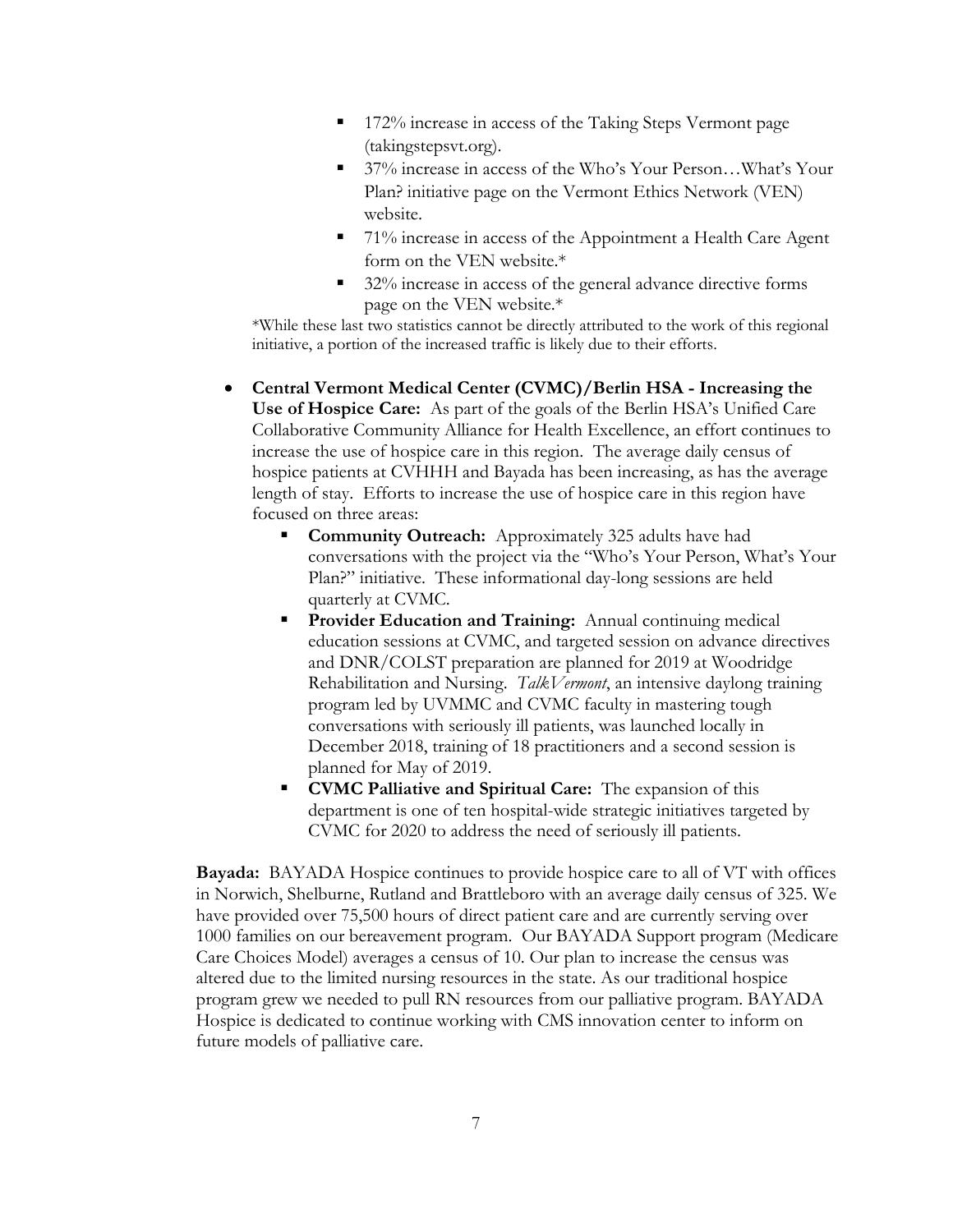#### **Rutland Regional Medical Center (RRMC)**

The Palliative Care Program at RRMC was established in 2005 using a nurse-led model to support the established hospital care teams. In Fiscal Year 2017-2018 a team of three full-time and one per diem nurses provided on-site support seven days a week for a total of 1065 consultations to hospitalized patients with serious, chronic, or life-threatening conditions.

With the goals of expanding access to palliative care services in the community and increasing utilization of hospice care, the RRMC Palliative Care Team collaborates closely with Bayada Hospice and the Visiting Nurse Association and Hospice of the Southwest Region (VNAHSR). Education has been the main focus for these collaborative efforts. For professionals, the Hospice programs have offered a nonbranded inservice to primary care practices across the county and CME presentations on hospice, palliative care and end-of-life decision-making. Shadowing with the Palliative Care Team has been included as a standard component of hospital orientation for newly hired and new graduate nurses, and is also offered electively to nursing students completing their clinical rotations at RRMC. For community education there have been biannual end-of-life film discussion events and seminars on advance directives.

The most recent collaborative project for the Rutland community hospice and palliative service providers is the formation of a task force to identify opportunities to provide access to palliative care for non-hospitalized patients who do not qualify for homecarebased services.

**University of Vermont Health Network – Porter Medical Center:** In February, 2017 a new part time pilot Palliative Medicine service was started at UVMHN-PMC. One MD working .3 FTE began to provide Palliative Care consultation services to patients at Porter Medical Center and Helen Porter Rehabilitation and Nursing. In order to measure success, a target number of consultations were established for the service. The service quickly became very busy, surpassing the target number of consults in the first few months. Demand was high enough that on May 1, 2018 the position was changed to .4 FTE. At the conclusion of FY 2018, the target number of consults had nearly doubled. Feedback from consultants, patients, families and the local community are very positive. Unfortunately, many consults had to be declined due to limited work force capacity.

Due to the success of the initial pilot, plans are currently underway to finalize approval for increasing Palliative MD time to .8 FTE with hopes that this will come close to covering the need at UVMCHN-Porter Medical Center and UVMHN-Helen Porter Rehab and Nursing. There are ongoing discussions to develop a plan to eventually expand Palliative Medicine services to the outpatient arena. Community interest in this remains high. Leadership at Porter Medical Center are navigating conflicting priorities as they balance many needs. In the current fee for service landscape, financial concerns about funding the service are the largest limiting factor for expanding more quickly.

In addition to direct clinical care, Palliative Medicine actively participates in the "Living with Dying" partnership; a multi-agency organization (ARCH, HVS, ACHHH, Porter Medical Center, Helen Porter) which has provided several clinical and community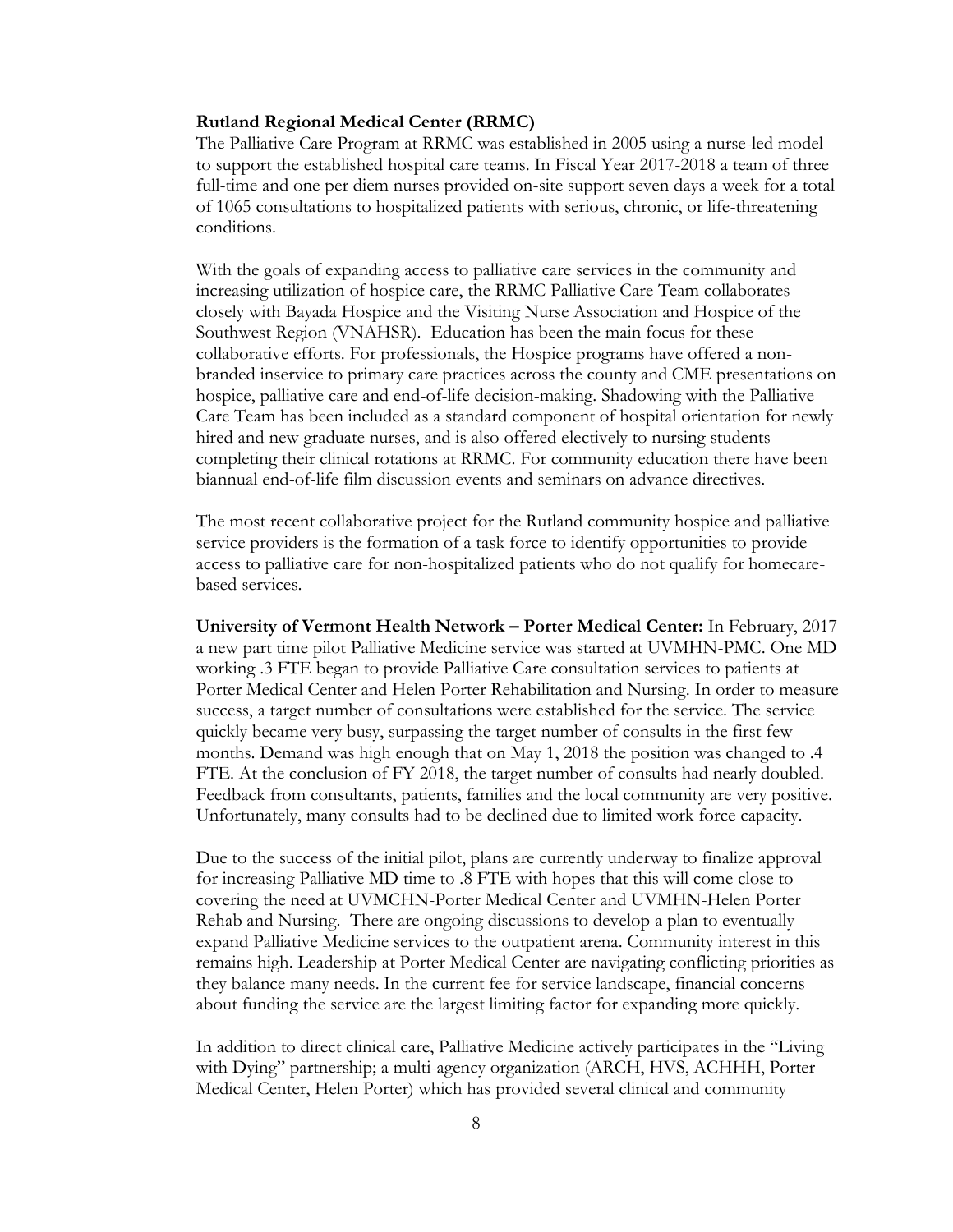presentations on a variety of advance care planning and end-of-life issues. The group publishes a monthly column in the local Addison Independent. There are plans to expand this work in 2019, including a *TalkVermont* (serious illness communication) workshop for providers which is scheduled for April.

**University of Vermont Medical Center Palliative Care Service:** Since establishing the Division of Palliative Medicine within the Department of Family Medicine at UVM in 2016, the program has been growing in clinical services, teaching programs, and research/innovation. The core group includes 5 physicians, 3 nurse practitioners, and 1 nurse with a closely affiliated chaplain and social worker and recently added pharmacist and psychiatrist.

During this past year, the UVM team was consulted more than 1600 times to care for seriously ill hospitalized adults and children. They have been offering TeleConsult follow-up home visits, outpatient consultations at Milton Family Practice, outpatient consultations at the Cancer Center, outpatient consultations for ALS patients at Fanny Allen, and consultations at Porter Medical Center (inpatient and long-term care). Substantial expansion of Telehealth services is planned for 2019.

Their teaching programs reach more than 300 learners each year and include inpatient observerships for first-year medical and nursing students, elective clinical rotations for medical students and residents, and a required 40-hour Palliative Medicine course for medical students during their  $3<sup>rd</sup>$  year. They are preparing to launch a multi-disciplinary fellowship in the next four years and plan to expand education for clinical nurses in primary palliative care skills. In the fall of 2017, the Division established the Vermont Conversation Research Lab to understand and promote high quality communication in serious illness.

Highlights of additional projects of the UVM Palliative Care Service include:

 **TalkVermont**: TalkVermont is a multi-component intervention to improve serious illness conversations between clinicians and patients. The UVMHN team has collaborated with VitalTalk to create evidence-based communication skills training programs that are engaging, interprofessional, and focused on patient values. VitalTalk's methods have demonstrated success in not only improving clinician communication skills but also improving clinician resilience while simultaneously improving patients trust and connection with their clinicians. They have also partnered with Ariadne Labs (of Harvard School of Public Health) to create changes to the electronic health record and clinical workflows to facilitate serious illness conversations for clinicians and patients. The Ariadne Labs six-part program focuses on system-level support for clinicians and has demonstrated improvement in quality and frequency of the serious illness conversations with patients.

Since 2017, the UVM team has implemented the "Mastering Late Goals of Care Conversations" course, a full-day communication skills workshop for serious illness conversations. They have already trained over 120 clinicians (physicians, nurse practitioners, nurses, social workers, and chaplains) and 160 trainees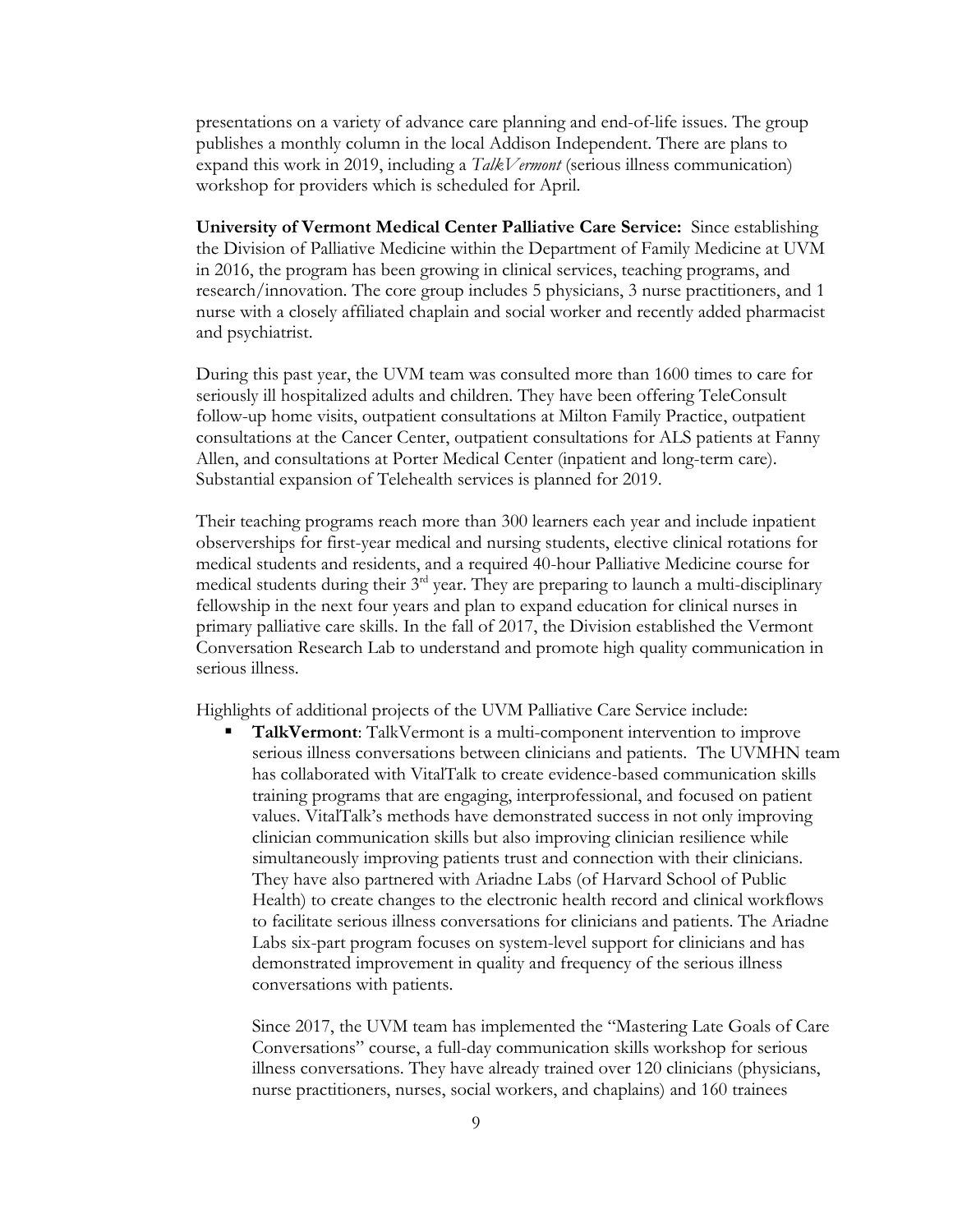(nursing students, medical students, and medical residents). Moreover, these courses have brought together palliative care colleagues from across the state to co-teach these important skills and create culture change at their various institutions and beyond.

In 2019, the TalkVermont team plans to implement a new, Early Goals of Care course as well as TalkVermont refresher courses and communication skills coaching for interested clinicians. Over the next 3 years, they plan to expand courses for more than 500 clinicians throughout Vermont and the Adirondack region of New York. Additionally, they plan to use the Serious Illness Care Program implementation strategies to apply early goals of care initiatives within 5 local practices by "re-engineering" the clinical environment to promote the frequency and quality of serious illness conversations in the outpatient setting.

Early this month, Dr. Stephen Berns, co-director of TalkVermont, received a Cambia Health Sojourns Scholar Leadership Grant to further expand TalkVermont for rural health providers by developing a telecoaching program that targets primary care providers in rural settings. The goal of this project is to improve clinicians' communication skills after taking a TalkVermont course and improve access to high quality palliative care skills, no matter where a patient lives.

- **AI Silence Project**: Systematically measuring indicators of communication quality is essential to transform how we value and incentivize clinical care. This project is using state of the art machine learning (*i.e.* artificial intelligence) and existing audio data from a large palliative care research study funded by the American Cancer Society to identify one clinically important indicator of human connection in serious illness conversations--compassionate silence.
- **TelePresence Projects**: TeleHealth (e.g. visits with a clinician by video) can increase the reach of specialty services in rural areas. Fostering a sense of "presence" is crucial for palliative care conversations but underdeveloped in healthcare telehealth technology. This project collaborates with gaming technology experts to develop the capacity for cultivating presence when serious illness conversations happen virtually. UVM has received grants to help support the expansion of Telehealth consultations. Dr. Robert Gramling received funding through the National Health Institute to create the Northern New England Palliative Care Teleconsult Research Network that will study the feasibility of specialty palliative care teleconsultation for patients with advanced cancer or heart failure. Additionally, Dr. Katherine Cheung, received funding through the National Palliative Care Research Center to examine the feasibility and acceptability of TelePalliative Care consultation for rural dialysis units.

**Vermont Advance Directive Registry (VADR):** In November of 2015, the Vermont Ethics Network (VEN) assumed responsibility from the Vermont Department of Health for all consumer and provider inquiries related to the VADR. In July of 2016, VEN assumed responsibility for management of the contract with US Living Will Registry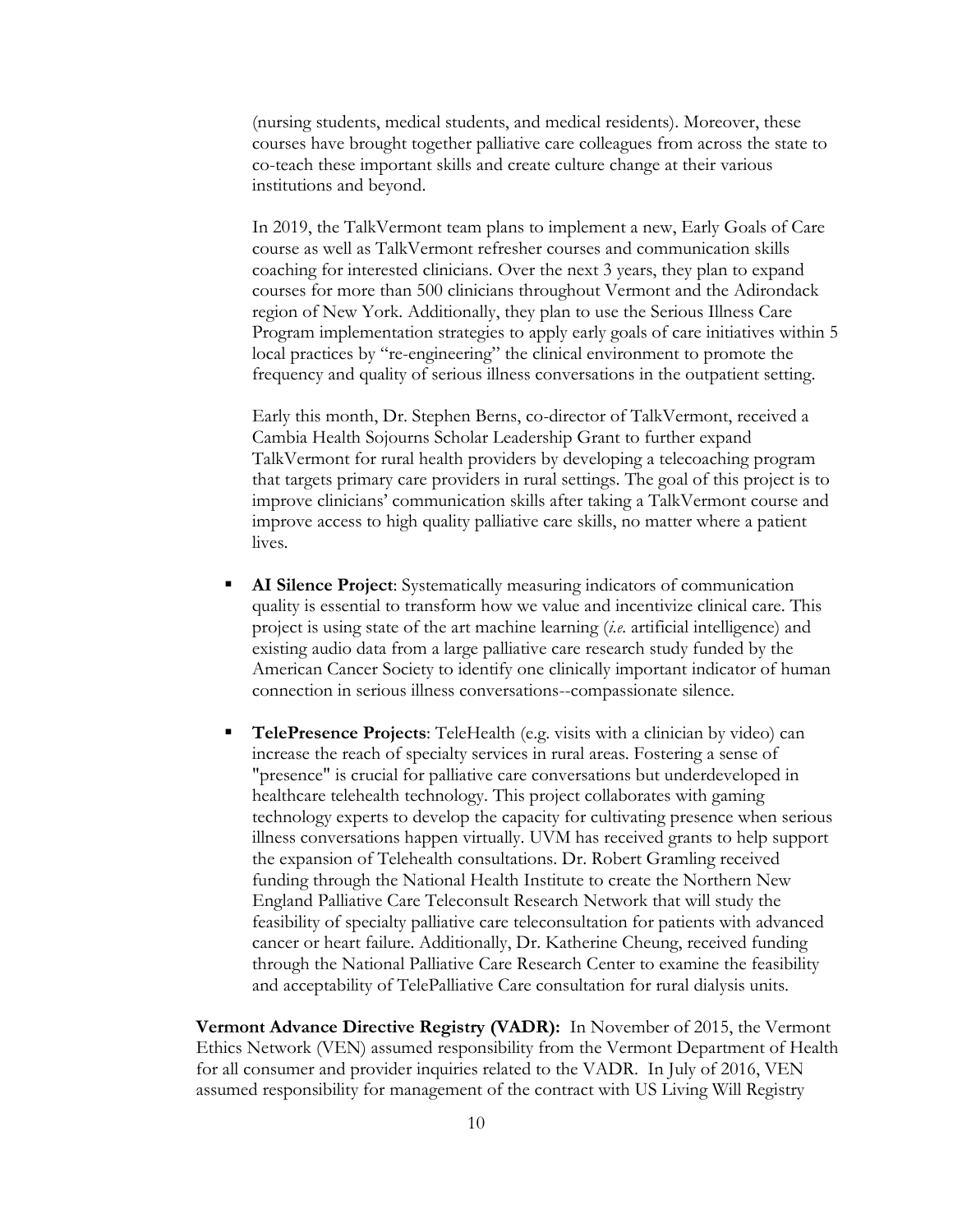(USLWR), the vendor for the VADR, on behalf of the State of Vermont. The goal of this shift in oversight and management was to create a centralized and seamless mechanism for education and inquiries related to medical decision-making and improved support for the advance care planning needs of Vermonters and Vermont health care facilities. Presently, over 35,000 Vermonters have registered their directives with the VADR.

The graph below represents utilization in the Vermont Advance Directive Registry since it was first established in February of 2007 through December of 2017.



**Vermont Medical Society (VMS):** *Palliative Care:* In early November of 2017, the VMS adopted a revised and updated [policy on end-of-life care](http://www.vtmd.org/sites/default/files/2017End-of-Life-Care.pdf) that actively endorses comprehensive palliative care and multidisciplinary interventions to respond to the needs of patients at the end of life, including: adequate pain and symptom management, specialty consultation, hospice care, pastoral support and family counseling. The resolution also changes VMS' opposition to Act 39, the state's aid-in-dying law. Recognizing that under Act 39, medical aid in dying is now a legal option that can be made in the context of the physician-patient relationship, the resolution states that the Vermont Medical Society is committed to protecting its members' freedom to decide whether to participate in medical aid in dying according to their own values and beliefs.

In mid-November of 2017, the VMS hosted a CME accredited webinar on *End of Life Planning - Advanced Care Planning, DNR/COLST, Vermont's Medical Aid in Dying Law*, featuring presenters Cindy Bruzzese, MPA, MSB, from the Vermont Ethics Network and David Englander, Esq., from the Vermont Department of Health. At the VMS 2018 Annual Collaborative Meeting, Dr. Allen Hutcheson, M.D., a family physician from Southwestern Vermont Family Medicine, presented, *Palliative Care Focus: Addressing Patient*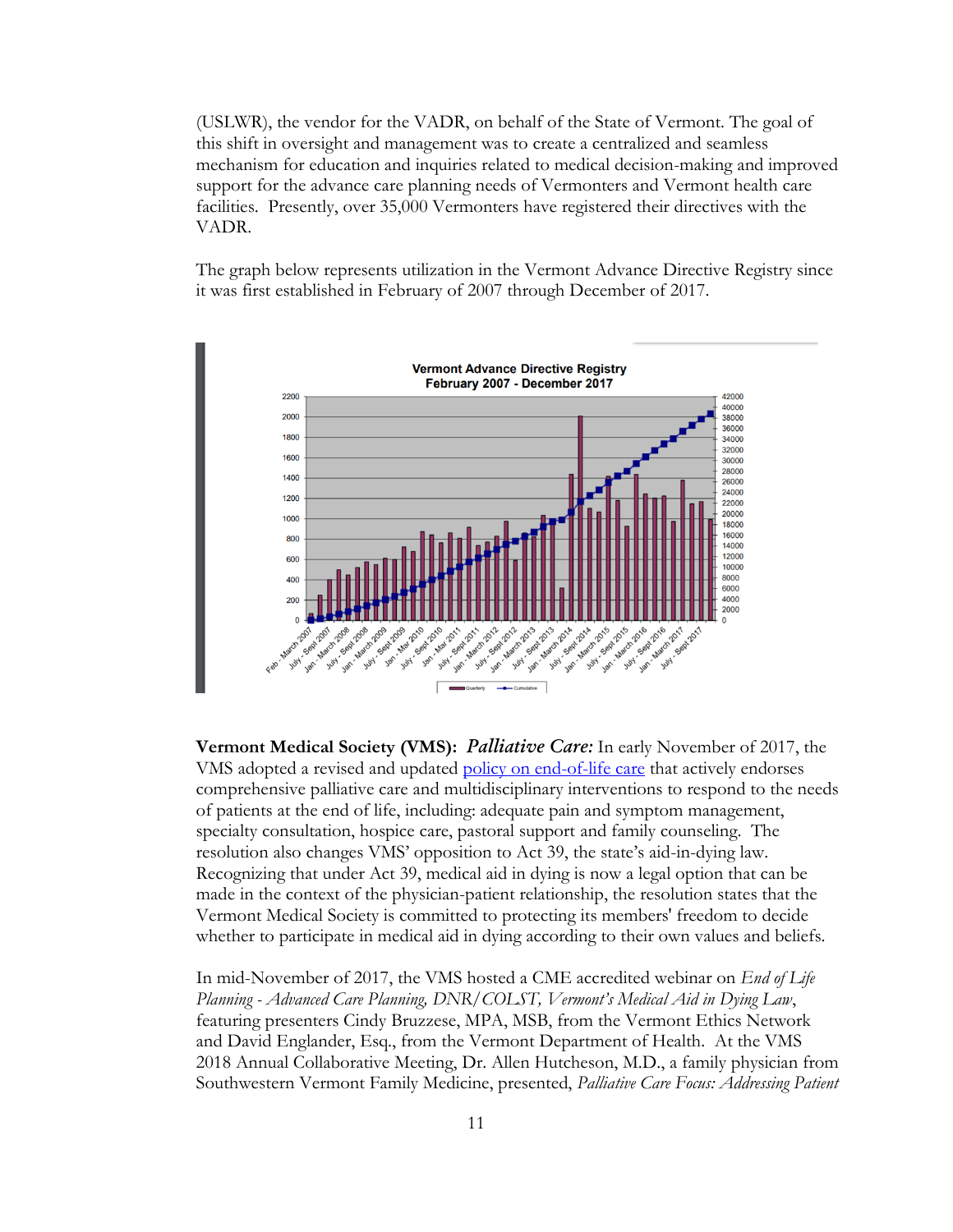*Requests for Hastened Death*. Dr. Hutcheson's talk was designed to improve physicians' skills in engaging in exploratory conversations in response to patient requests for aid-indying. In November of 2018, the VMS hosted a webinar, *Difficult Conversations & Resources at the End of Life* with Dr. Diana Barnard, M.D., from University of Vermont Medical Center and Porter Medical Center.

*Pain Management:* The VMS also closely monitors the implementation of the state opioid prescribing rules to ensure that Vermont patients living with chronic conditions or needing end-of-life care have access to adequate pain management. VMS provided feedback to the Department of Health on their 2018 proposed updates to the prescribing rules. The VMS supports alternative pain management options and in September, 2018 hosted a webinar, *Advances in Pain Management & Treating Opioid Addiction: Integrating Alternative Pain Management Techniques, Opioid Tapering and MAT into Practice,* with presenters Dr. Jon Porter, M.D., from the University of Vermont Medical Center Comprehensive Pain Program and Dr. John Brooklyn, M.D., the Clinical Assistant Professor of Family Practice and Psychiatry at UVM College of Medicine. Dr. Porter also serves as a VMS representative on the 2018 Act 7 working group that is developing recommendations related to insurance coverage for non-opioid approaches, including non-pharmacological approaches, to treating and managing pain.

**Vermonters Taking Action Against Cancer (VTAAC):** VTAAC held its annual meeting on September 21<sup>st</sup>. The focus of this meeting was Challenges of Cancer in Rural Northern New England. Participants from ME, NH and VT were invited to discuss how we can best collaborate on our state cancer plans. Currently VTAAC has five active taskforces. The goal of our Skin Cancer Taskforce is to support and promote evidencebased collaborative strategies to improve skin cancer prevention and early detection to decrease the burden of skin cancers in Vermont. Our Lung Cancer Taskforce hosted a Lung Cancer Screening Summit on November 15<sup>th</sup>. Lung cancer screening teams as well as primary care physicians were invited to attend this educational conference. VTAAC recently formed a HPV taskforce to leverage the strengths of our partnerships and to identify shared objectives around HPV vaccination. Our Survivorship Care Plan Taskforce surveyed Vermont Cancer Centers to assess challenge and strengths they face with the formation and distribution of survivorship care plans. Finally, the goal of the CoC Taskforce is to examine how to share information and best practices across Vermont's CoC facilities and to consider coordinating projects to maximize impact and help meet the Vermont Cancer Plan goals.

### **V. CONCLUSION**

As we look ahead to new models of health care delivery, best practice standards in medical decision-making, advance care planning and palliative care must be embedded into the system of care for all patients at all levels of care. Sudden illness or accident does not discriminate on the basis of age or baseline health, and we have learned that waiting to initiate conversations about treatment goals and health care priorities until a health crisis happens is too late in the care planning process. Failure to address these needs has consequences that go beyond the patient—affecting family members, care givers and population health overall. These conversations must begin earlier and be revisited as patients age, new diagnoses occur and/or health declines. Policy initiatives